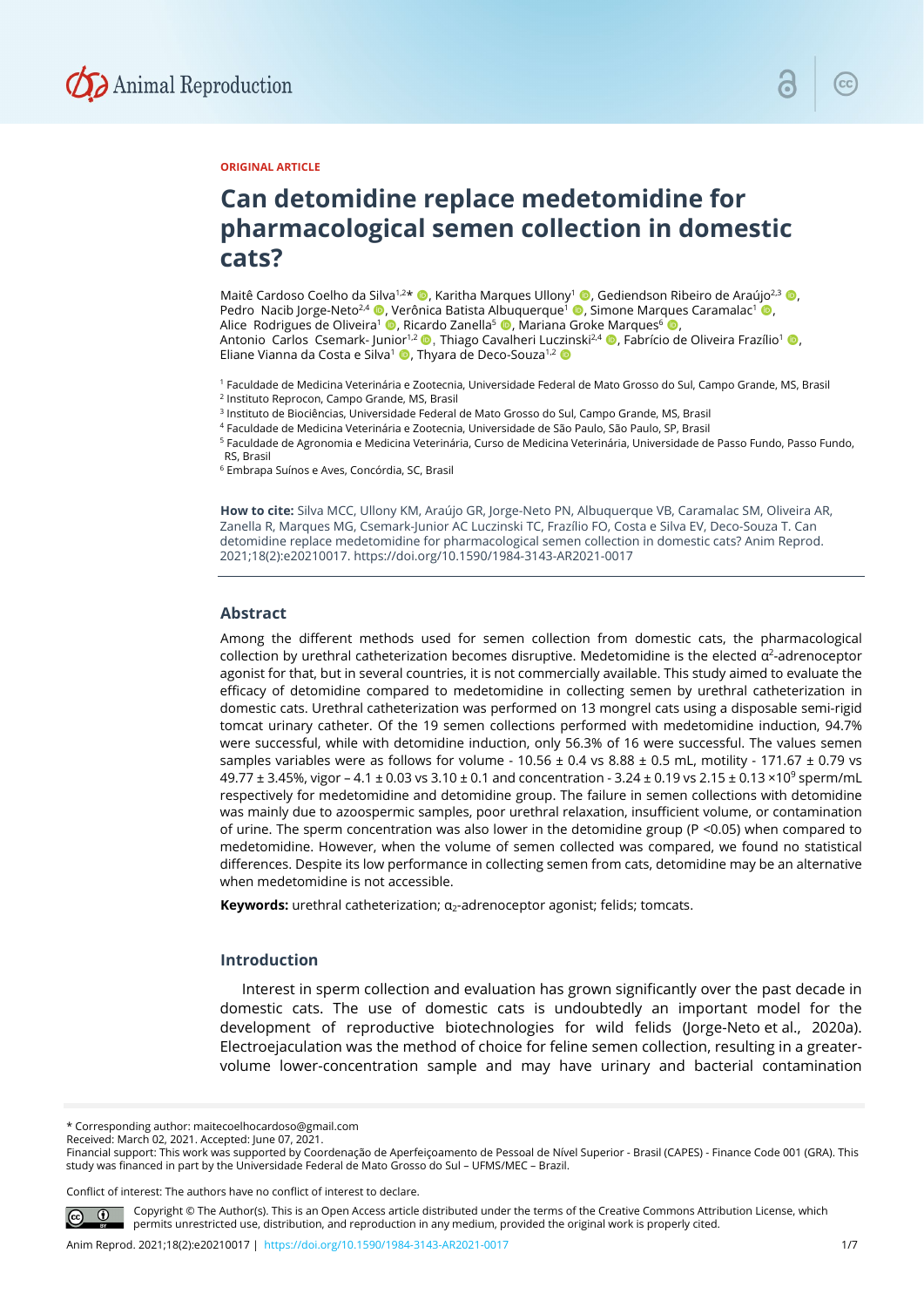(Zambelli et al., 2008). The pharmacological semen collection by urethral catheterization – using an  $\alpha_2$ -adrenoceptor agonist ( $\alpha$ 2A) – was described by Zambelli et al. (2008) and became a disruptive method for obtaining semen from felids, resulting in a lower-volume greaterconcentration sample.

The α2A leads to smooth muscle contraction of the *vas deferens* in felids, promoting the semen release in the urethra. This allows the semen recovery by urethral catheterization, without urine contamination (Zambelli et al., 2008). In terms of the pharmacological profile of α2A agents, medetomidine is the most selective compound, with a relative  $α_1/α_2$  selectivity ratio of 6.2 times more than detomidine (1.620 vs 260). Due to this, medetomidine is considered superior to others α2A and is known as a potent, selective, and specific agonist (Virtanen et al., 1988).

However, even with the medetomidine superiority for semen collection, in several countries it is not commercially available, making it impossible to be used in felids. To qualify another α2A agent for pharmacological semen collection, we compared detomidine with medetomidine for semen collection efficacy using domestic cats as a model for wild cats.

#### **Material and methods**

This experiment was conducted at the multipurpose laboratory at the Faculty of Veterinary Medicine and Animal Science of Federal University of Mato Grosso do Sul (FAMEZ/UFMS; Campo Grande, MS, Brazil, 20°30'32.0"S 54°37'15.1"W). The present study was approved by the Ethics Committee on Animal Use of UFMS (#726/2015). The cat owners signed a consent form containing all the information regarding the experiment before each procedure.

#### **Animals and design**

Thirteen healthy mongrel male cats were used, aged between one and six years old, weighing between 2.2 and 5.6 kg, and all presenting penile spines. Five animals were kept at the university's cattery while seven were kept at their tutors' house – some with street access. All the animals were fed with commercial cat food (different brands) and had access to water *ad libitum.* Males were fasted for 4 hours for water and 8 hours for food before the procedures.

Male cats were randomly assigned into two distinct protocols with minimal intervals of one week between semen collections: DETO ( $n = 16$ ), were the association of detomidine (0.25 mg/kg; im) and ketamine (5 mg/kg; im) was administrated (Grove and Ramsay, 2000); and MEDE (n = 19), were medetomidine (0.1 mg/kg; im) and ketamine (5 mg/kg; im) was used (Araujo et al., 2020a). After all semen collection procedures were conducted, anesthesia was reversed using yohimbine (0.2 mg/kg; im). Semen collections were performed between 2015 and 2017 in April (n = 1), May (n = 1), June (n = 3), July (n = 4), August (n = 5), September (n = 1), October ( $n = 4$ ) and November ( $n = 15$ ).

#### **Semen collection**

Semen collection was performed by urethral catheterization adapted from Araujo et al. (2018). Briefly, ~20 min after DETO or METE protocol administration, a disposable semi-rigid tomcat urinary catheter (w/ open end, 3FR, 130mm long) was 7−9 cm introduced carefully into the urethra. A 1-mL syringe was connected to the catheter, and negative pressure was applied to increase the suction effect. In those animals in which the semen was not collected in the first catheterization, transrectal prostatic massage was performed with the index finger, and then a new attempt was made (Araujo et al., 2018; Zambelli et al., 2008). Each semen collection attempt lasted from 30 to 60 seconds of urethral catheterization. Collection failure was considered when there was no urethral relaxation, making tomcat insertion difficult; urine contamination; azoospermia  $(< 1 \times 10^6$  sperm/mL); and low recovered volume  $(< 2 \text{ uL})$ .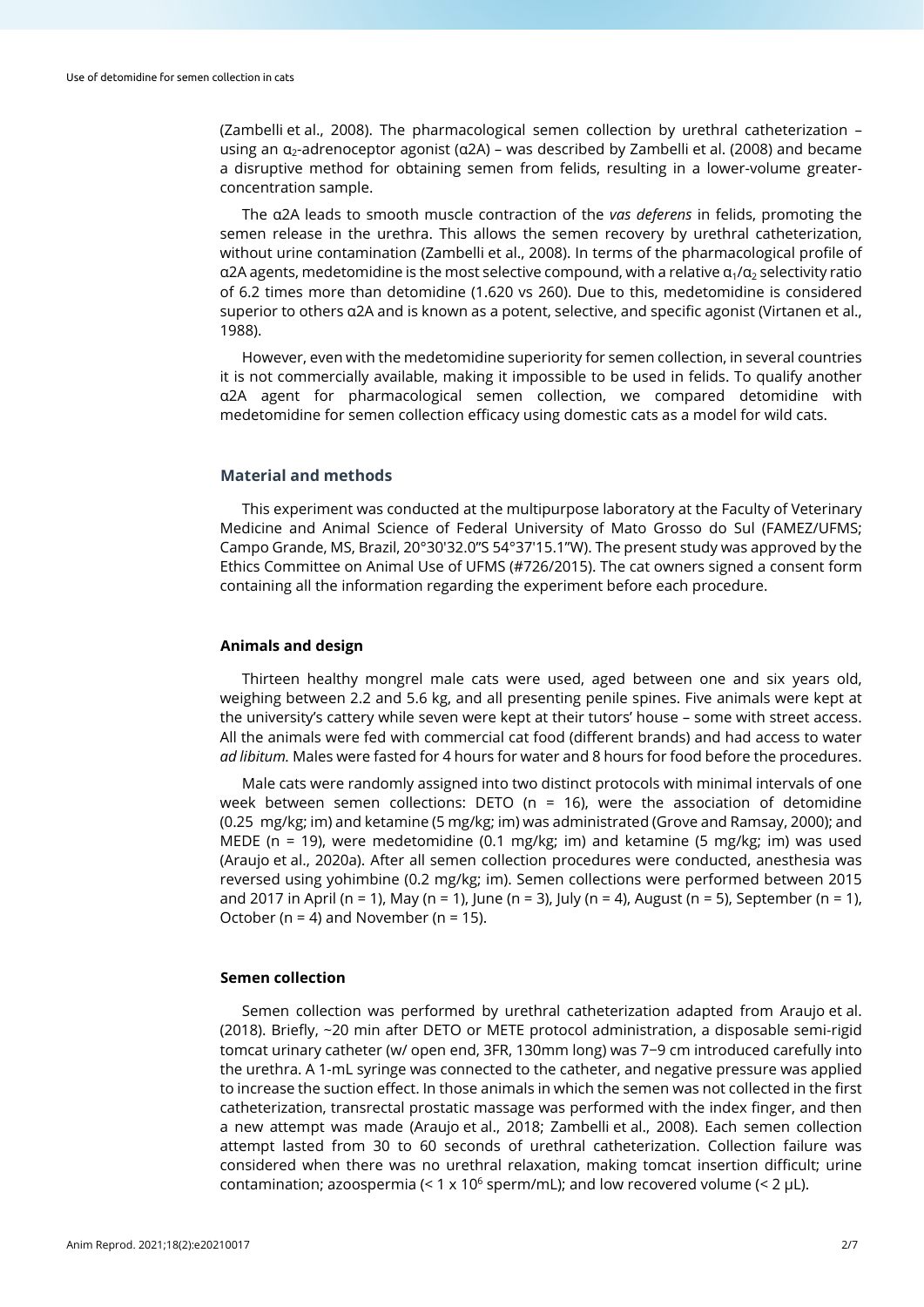#### **Semen analysis**

Immediately after collection, semen samples were diluted into 40 µL pre-warmed at 37 °C egg yolk-free semen extender (CaniPlus Chill LT, Minitübe, Germany) and subjected to conventional sperm analysis such as volume (mL); motility (%) and vigor (wave motion scoring system, from 0 to 5; Evans & Maxwell, 1987). Volume was measured with an adjustable volume pipette discounting the pre-added extender volume (40 µL). A 2 µL drop of semen was placed on a prewarmed slide, covered with a coverslip, and examined using a bright-field microscope (magnification ×100; Axiostar – Carl Zeiss, Germany) with a heated stage at 37 °C for motility and vigor evaluation. Concentration measurements were made in a Neubauer chamber.

#### **Statistical analyses**

All data were analyzed using the R-statistical program and MedCalc (Versão 19.5.3). Initially, the Fisher Exact test was used to verify the success rate among the different treatments. The data normality was affeered based on the Shapiro-Wilk normality test. Since none of the evaluated parameters followed a normal distribution ( $P < 0.05$ ), the Kruskal Wallis test was used to compare medians among the groups, only in the samples with success in the sperm collection. Significance was considered if P < 0.05.

#### **Results**

Both protocols allowed to recover semen samples from the tomcats. The success rate was 94.7% (18 out of 19) for MEDE and 56.3% (9 out of 16) for DETO (P = 0.012; Fig 1). Urinary contamination ( $n = 1$ ) occurred in the MEDE group. In the DETO group, the collection failures were azoospermia (n = 4), poor urethral relaxation (n = 1), insufficient volume (n = 1) and urinary contamination ( $n = 1$ ). Else for the DETO group, three ejaculates from different males were oligospermic (<1×10 $<sup>6</sup>$  total sperm). Although failure occurred in only one collection due to the</sup> lack of urethral relaxation, all animals in the DETO group presented urethral resistance during catheterization.



**Figure 1.** Graphical representation of success and failure rates of pharmacological semen collection in cats using medetomidine (*n*=19) and detomidine (*n*=16).

In addition to the lower efficiency of the semen collection procedures, the use of detomidine also resulted in less concentrated samples ( $P = 0.019$ ) with lower vigor  $(P = 0.001)$  and motility (P = 0.006). Only the ejaculated volume (P=0.53) presented no significant differences (Table 1).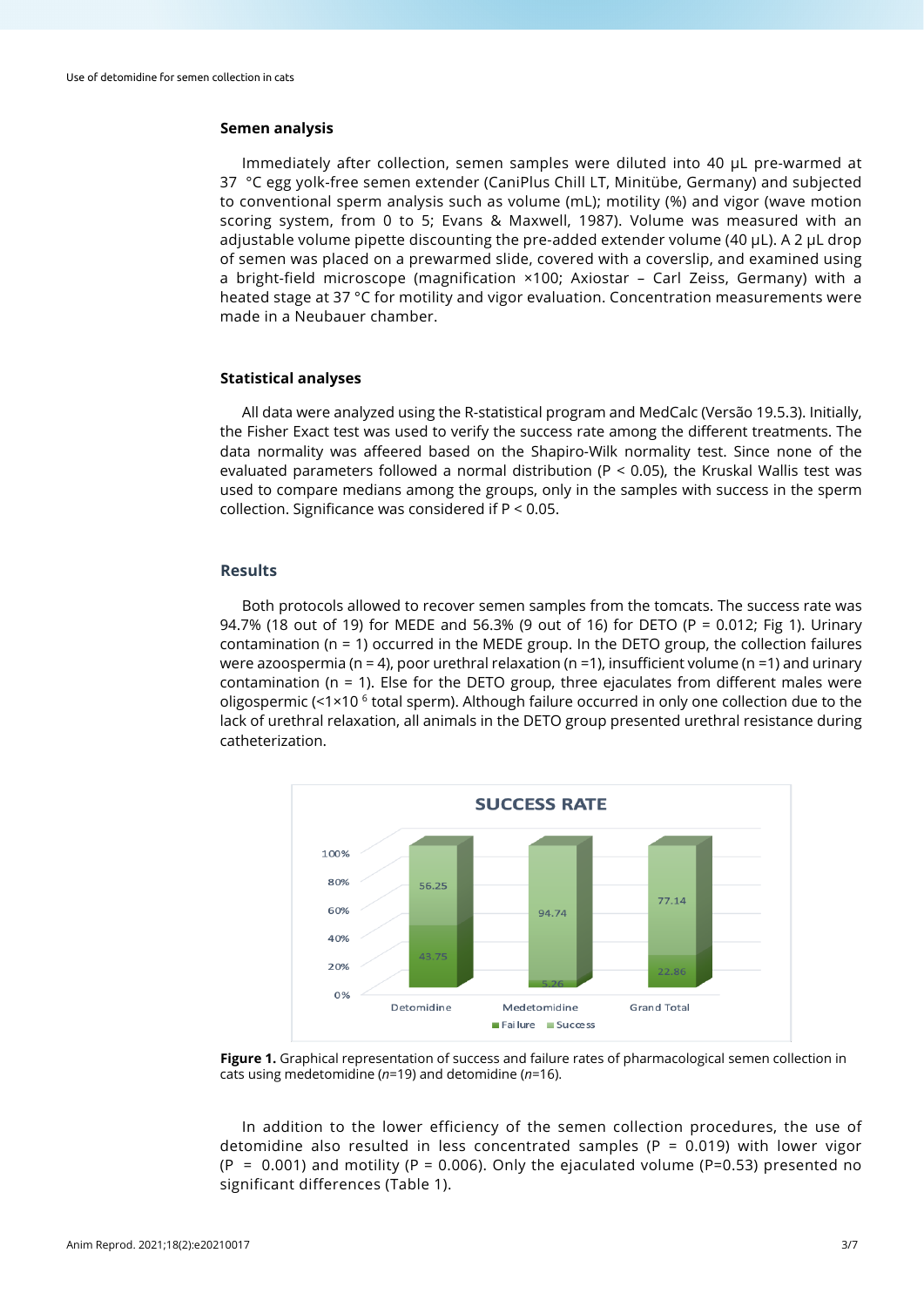**Table 1.** Semen variables assessed by urethral catheterization after induction using detomidine (*n*=9) or medetomidine (*n*=18) in cats.

|                                                        | Medetomidine                  | <b>Detomidine</b>           |
|--------------------------------------------------------|-------------------------------|-----------------------------|
| Volume (µL)                                            | $10.56 \pm 0.4^{\text{A}}$    | $8.88 \pm 0.5^{\text{A}}$   |
| Vigor                                                  | $4.11 \pm 0.03$ <sup>A</sup>  | $3.10 \pm 0.1^{\circ}$      |
| Motility (%)                                           | $71.67 \pm 0.79$ <sup>A</sup> | $49.77 \pm 3.45^B$          |
| Concentration (sperms × 10 <sup>9</sup> /mL)           | $3.24 \pm 0.19$ <sup>A</sup>  | $2.15 \pm 0.13^B$           |
| Total Concentration ( $\times$ 10 <sup>9</sup> sperms) | $21.68 \pm 1.2^{\text{A}}$    | $12.77 \pm 1.89^{\text{B}}$ |

Data represented as the mean ± standard error. Values with different letters on the same line differed from each other (*P* <0.05).

The results of multiple collections of the same animal presented statistical differences between them, which can be explained by environmental and individual factors of the animals. However, when semen collections based on treatment were compared, we did not find statistical differences, demonstrating that despite the differences between the different timepoints of semen collections, the dependent variables for each treatment did not show any effect (Table 2).

Table 2. Evaluation of the dependent variables regarding collection, treatment, and collection × treatment ratio (*P* <0.05).

|                       | $R^2$  | P-mod    | $\mathsf{cv}$ | <b>Collect</b> | <b>Treatment</b> | <b>Collection ×</b><br>treatment |
|-----------------------|--------|----------|---------------|----------------|------------------|----------------------------------|
| Volume                | 0.2012 | 0.3472   | 86.03         | 0.34           | 0.31             | 0.63                             |
| Concentration*        | 0.5558 | 0.0070   | 93.13         | 0.10           | 0.0010           | 0.45                             |
| Total concentration** | 0.5169 | 0.0025   | 95.09         | 0.26           | 0.0269           | 0.46                             |
| Vigor                 | 0.6265 | < 0.0001 | 42.63         | 0.0120         | 0.0001           | 0.51                             |
| Motility              | 0.6434 | < 0.0001 | 51.03         | 0.0345         | < 0.0001         | 0.69                             |
|                       |        |          |               |                |                  |                                  |

\*Results following the removal of the out layer >3000. \*\*Results following the removal of the out layer >50.

## **Discussion**

Very limited information on the use of detomidine in felines is available. To the best of our knowledge, the present study was the first in which detomidine was used for feline semen collection thru urethral catheterization. Medetomidine, however, is widely used for this purpose as it is known to promote the release of sperm into the urethra, allowing the semen to be collected by urethral catheterization (Araujo et al., 2020b; Araujo et al., 2018; Jorge-Neto et al., 2020b; Jorge Neto et al., 2019; Lueders et al., 2012; Prochowska et al., 2015; Silva et al., 2019; Silvatti et al., 2020; Zambelli et al., 2008). Thereby, this study aimed to assess whether detomidine had the same effect as medetomidine for semen collection in domestic cats. In this study, 13 mongrel cats were used for pharmacological semen collection. Five were from the experimental cattery university and the others were obtained from owners with permission. The minimum interval of one week between the two collections was intended to ensure sufficient time for sperm replacement.

In combination with ketamine, the intramuscular doses of detomidine are 0.05 to 0.06 mg/kg for lions (Fyumagwa et al., 2012; Kolata, 2002) and 0.15 mg/kg in cougars (Albuquerque et al., 2016). In domestic cats, the dose used ranges from 0.1 mg/kg (Emiliano and Souza, 2017) up to 0.5 mg/kg (Grove and Ramsay, 2000; Wetzel and Ramsay, 1998). Due to the lower doses found in the literature, it was decided to use the lowest dose (0.25 mg/kg) administered intramuscularly used by Grove & Ramsay (2000). This decision was made aiming at the safety of the animals during the procedure, avoiding side effects during the administration of α2A agents, such as sinus bradycardia and heart murmur (Grove and Ramsay, 2000; Luczinski et al., 2020).

Both protocols allowed to collect semen in cats, however, the success rates were higher with medetomidine (94.7%) compared to detomidine (56.3%). Medetomidine, dexmedetomidine, and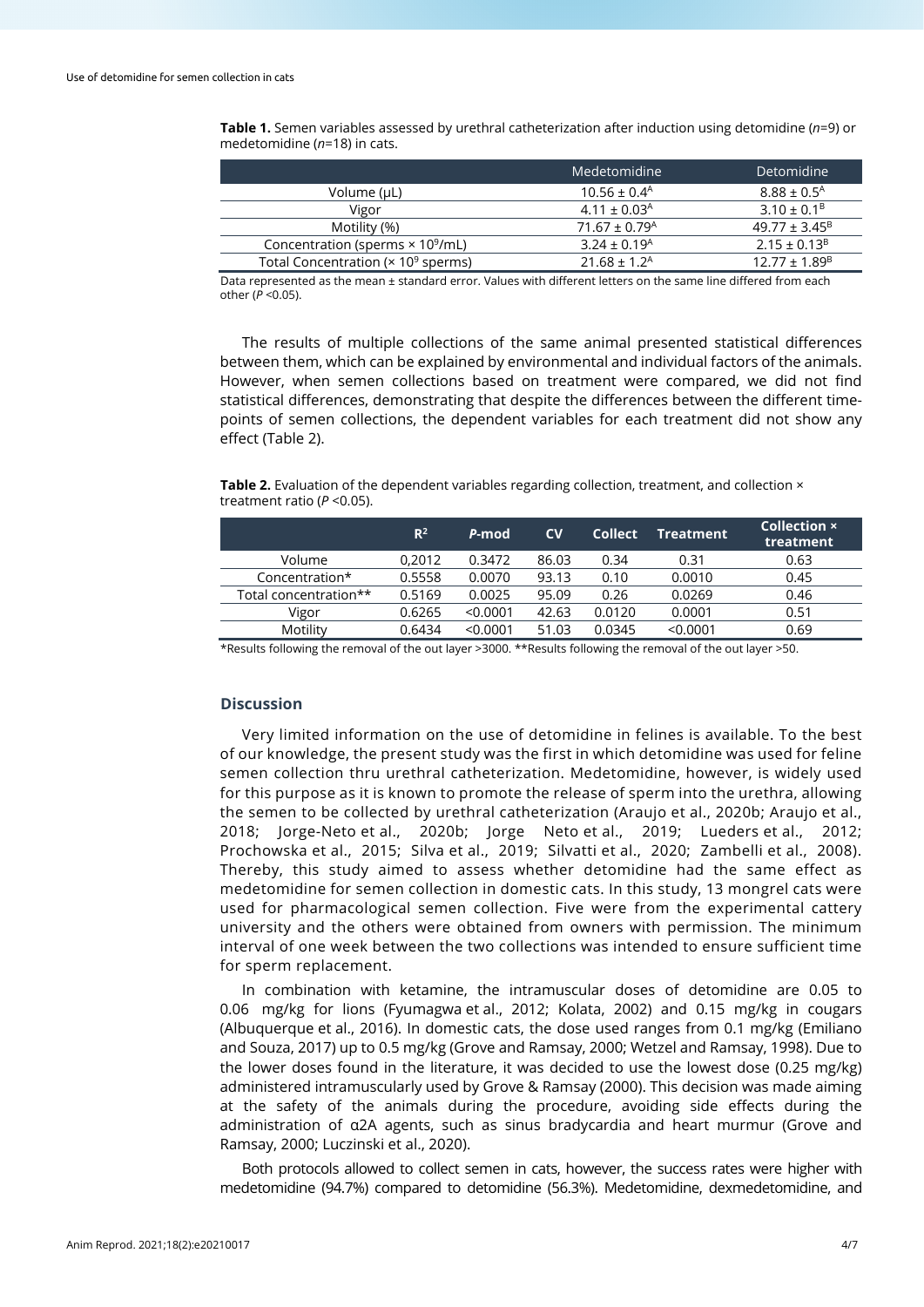detomidine are known to be α2A sedatives with greater binding specificity for  $\alpha$ -adrenergic receptors (R-α-2). However, they are not specific only to these receptors but also act on the  $a_1$ -adrenergic receptors (R-α-1). Nevertheless, medetomidine and dexmedetomidine are more specific than detomidine (1620:1, 1620:1, and 260:1  $\alpha_2:\alpha_1$ -receptor binding specificity ratios, respectively) (Maddison et al., 2008; Muir and Hubbell, 2014; Virtanen et al., 1988). Thus, a higher success rate was expected for medetomidine.

There was urethral resistance during urethral catheterization after detomidine induction in all animals. R-α-2 are located at the central and peripheral levels in the pre- and post-synaptic membranes. In the urogenital tract, stimulation of these receptors promotes relaxation of the *vas deferens* and post-prostate urethral muscles (Maddison et al., 2008; Virtanen et al., 1988). Therefore, it is likely that the lower selectivity of detomidine for R-α-2 binding resulted in a lesser ability to relax the vas deferens and the urethra, resulting in greater sensitivity to urethral catheterization and less release of sperm into the urethra. Among the causes of failure in the efficiency in detomidine induction (azoospermia, insufficient urethral relaxation, insufficient semen volume, and urine contamination), three animals submitted to the detomidine protocol were considered oligospermic. The difficulty of urethral catheterization in this group may have contributed to oligospermia.

There was less efficiency in semen collection after detomidine induction, and most males had less concentrated sperm with low vigor and motility (P <0.05; Table 1). These differences may be related to the specificity of R-α-2 binding of each sedative. The detomidine had underperformed the medetomidine for presenting lower specificity, causing insufficient relaxation of the *vas deferens* and thus resulting in a shortage of sperm into the urethra. The lower sperm concentration found in the detomidine group compared to medetomidine resulted in a greater amount of seminal fluid. This can lead to osmotic changes, which negatively affect the sperm membrane and interfere with sperm viability, as reported by (Sousa et al., 2016) in six-banded armadillos. The only parameter that did not show any statistical difference was the semen volume.

All animals submitted to more than one semen collection procedure following the same treatment were kept in the experimental cattery after the first semen collection. Stress can lead to poor sperm production both quantitatively and qualitatively (Axnér, 2006; Dobson et al., 2001; Dobson and Smith, 2000). These animals showed better sperm quality in the first collection than the following ones, possibly due to the stress of adapting to the new environment.

Different doses of medetomidine were compared by Cunto et al. (2015) for pharmacological collection of semen in cats. It was observed that the semen collected with the lowest dose (50 µg / kg) of medetomidine showed lower concentration, volume, vigor, and motility in relation to that collected with the highest dose (130  $\mu$ g / kg). Even more, the lower dose resulted in less sedation and less urethral relaxation, making urethral catheterization harder. These results corroborate our results, in the pharmacological semen collection method, showing that weaker stimulation of R-α-2 leads to less efficiency in the collection process and lower semen quality.

Further studies are needed to assess the appropriateness of the dose of detomidine for the pharmacological semen collection. The dose adequacy should also consider the relative  $\alpha_1/\alpha_2$ selectivity ratio. Only increasing the dose aiming to approach the selectivity of medetomidine (6.2x higher than detomidine) will also activate the R-α-1, which may compromise the result. Even more, it may bring collateral effects that may be irreversible to the animal.

### **5. Conclusions**

Detomidine can be used as a substitute for medetomidine for the pharmacological semen collection in cats. However, medetomidine should be the drug of choice when available due to its superior performance in successful sperm collection.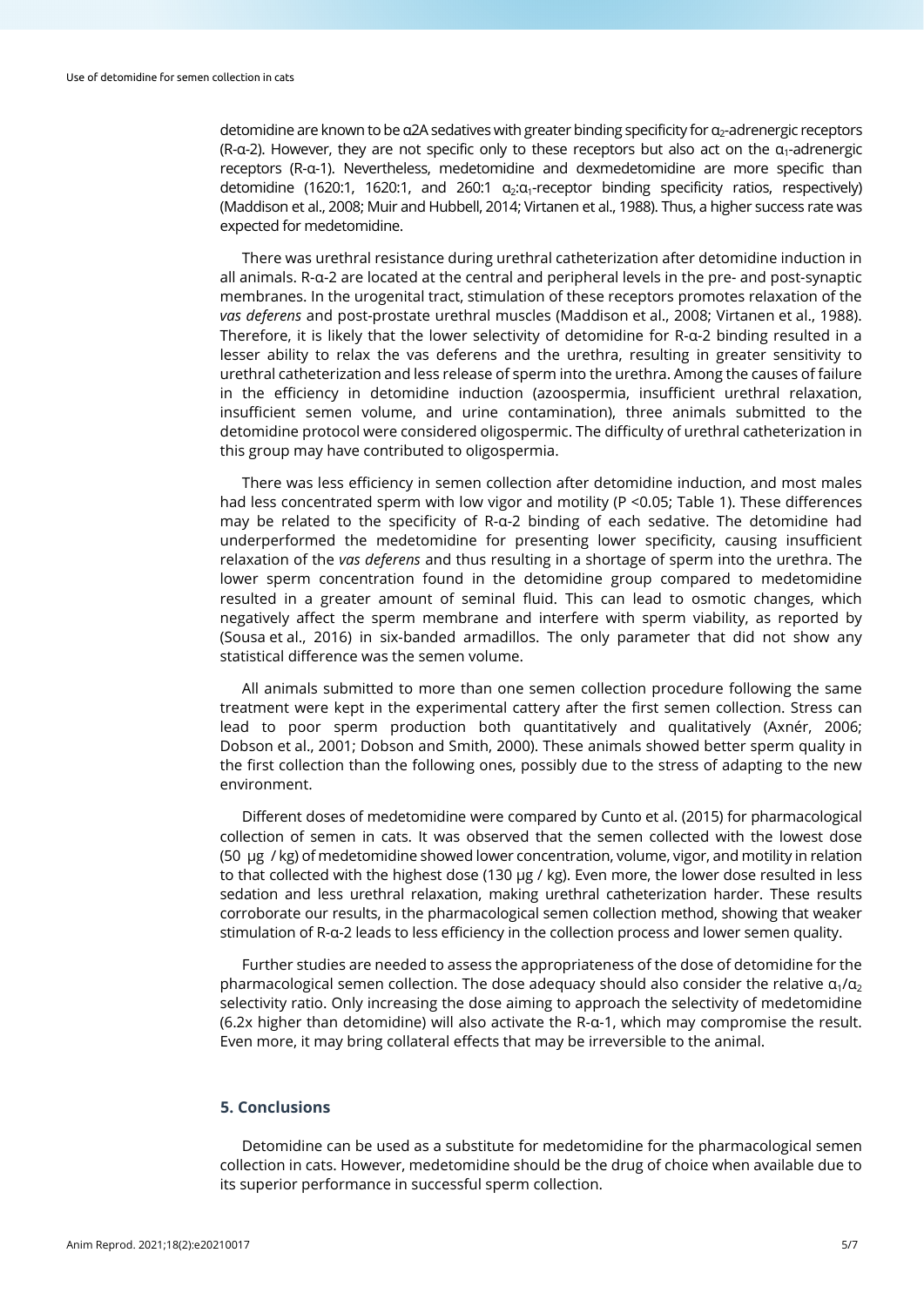### **Acknowledgments**

The authors acknowledge the following institutions and persons: Universidade Federal de Mato Grosso do Sul – UFMS/MEC.

#### **References**

- Albuquerque VB, Araújo MA, Oliveira AR, Cavalcanti G, Leal RC, Santos ÉB, Cavalcanti AR, Frazilio FO. Evaluation of cardiopulmonary parameters and recovery from anesthesia in cougars (Puma concolor) anesthetized with detomidine/ketamine and isoflurane or sevoflurane. *Wildlife Medicine*. 2016;36(1):33-8[. http://dx.doi.org/10.1590/S0100-736X2016000100006.](https://doi.org/10.1590/S0100-736X2016000100006)
- Araujo GR, Deco-Souza T, Bergo LCF, Silva LC, Morato RG, Jorge-Neto PN, Silva MCC, Macedo GG, Paula TAR. Field friendly method for wild feline semen cryopreservation. J Threat Taxa. 2020a;12(5):15557- 64[. http://dx.doi.org/10.11609/jott.5744.12.5.15557-15564.](https://doi.org/10.11609/jott.5744.12.5.15557-15564)
- Araujo GR, Paula TAR, Deco-Souza T, Morato RG, Bergo LCF, Silva LCD, Costa DS, Braud C. Comparison of semen samples collected from wild and captive jaguars (Panthera onca) by urethral catheterization after pharmacological induction. Anim Reprod Sci. 2018;195:1-7. [http://dx.doi.org/10.1016/j.anireprosci.2017.12.019.](https://doi.org/10.1016/j.anireprosci.2017.12.019) [PMid:29935916.](https://www.ncbi.nlm.nih.gov/entrez/query.fcgi?cmd=Retrieve&db=PubMed&list_uids=29935916&dopt=Abstract)
- Araujo GR, Paula TAR, Deco-Souza T, Morato RG, Bergo LCF, Silva LC, Jorge-Neto PN, Sampaio BFB. Colheita farmacológica de sêmen de onças-pardas (Puma concolor: Mammalia: Carnivora: Felidae). Arq Bras Med Vet Zootec. 2020b;72(2):437-42. [http://dx.doi.org/10.1590/1678-4162-11030.](https://doi.org/10.1590/1678-4162-11030)
- Axnér E. Sperm maturation in the domestic cat. Theriogenology. 2006;66(1):14-24. [http://dx.doi.org/10.1016/j.theriogenology.2006.03.022.](https://doi.org/10.1016/j.theriogenology.2006.03.022) [PMid:16620928.](https://www.ncbi.nlm.nih.gov/entrez/query.fcgi?cmd=Retrieve&db=PubMed&list_uids=16620928&dopt=Abstract)
- Cunto M, Küster D, Bini C, Cartolano C, Pietra M, Zambelli D. Influence of Different Protocols of Urethral Catheterization after Pharmacological Induction (Ur.Ca.P.I.) on Semen Quality in the Domestic Cat. Reprod Domest Anim. 2015;50(6):999-1002[. http://dx.doi.org/10.1111/rda.12626.](https://doi.org/10.1111/rda.12626) [PMid:26482317.](https://www.ncbi.nlm.nih.gov/entrez/query.fcgi?cmd=Retrieve&db=PubMed&list_uids=26482317&dopt=Abstract)
- Dobson H, Smith RF. What is stress, and how does it affect reproduction? Anim Reprod Sci. 2000;60– 61:743-52[. http://dx.doi.org/10.1016/S0378-4320\(00\)00080-4.](https://doi.org/10.1016/S0378-4320(00)00080-4) [PMid:10844239.](https://www.ncbi.nlm.nih.gov/entrez/query.fcgi?cmd=Retrieve&db=PubMed&list_uids=10844239&dopt=Abstract)
- Dobson H, Tebble JE, Smith RF, Ward WR. Is stress really all that important? Theriogenology. 2001;55(1):65-73[. http://dx.doi.org/10.1016/S0093-691X\(00\)00446-5.](https://doi.org/10.1016/S0093-691X(00)00446-5) [PMid:11198089.](https://www.ncbi.nlm.nih.gov/entrez/query.fcgi?cmd=Retrieve&db=PubMed&list_uids=11198089&dopt=Abstract)
- Emiliano AKS, Souza AP. Efeitos sedativos da detomidina e xilazina em gatos [monografia]. Patos: Universidade Federal de Campina Grande; 2017.
- Evans G, Maxwell WMC. Salomon's Artificial Insemination of Sheep and Goats. Sydney: Butterworths; 1987.
- Fyumagwa RD, Bugwesa ZK, Mdaki ML, Mpanduji DG, Kilewo M, Hoare R. Comparison of anaesthesia and cost of two immobilization protocols in free-ranging lions. S Afr J Wildl Res. 2012;42(1):67-70. [http://dx.doi.org/10.3957/056.042.0102.](https://doi.org/10.3957/056.042.0102)
- Grove DM, Ramsay EC. Sedative and physiologic effects of orally administered α2-adrenoceptor agonists and ketamine in cats. J Am Vet Med Assoc. 2000;216(12):1929-32. [http://dx.doi.org/10.2460/javma.2000.216.1929.](https://doi.org/10.2460/javma.2000.216.1929) [PMid:10863590.](https://www.ncbi.nlm.nih.gov/entrez/query.fcgi?cmd=Retrieve&db=PubMed&list_uids=10863590&dopt=Abstract)
- Jorge-Neto PN, Luczinski TC, Araújo GR, Salomão Júnior JA, Traldi AS, Santos JAM, Requena LA, Gianni MCM, Deco-Souza T, Pizzutto CS, Baldassarre H. Can jaguar (Panthera onca) ovulate without copulation? Theriogenology. 2020a;147:57-61. [http://dx.doi.org/10.1016/j.theriogenology.2020.02.026.](https://doi.org/10.1016/j.theriogenology.2020.02.026) [PMid:32092606.](https://www.ncbi.nlm.nih.gov/entrez/query.fcgi?cmd=Retrieve&db=PubMed&list_uids=32092606&dopt=Abstract)
- Jorge-Neto PN, Silva MCC, Csermak-Júnior AC, Salmão-Júnior JA, Araújo GR, Oliveira G, Leuzinger L, Pizzutto CS, Deco-Souza T. Cryptorchidism in free-living jaguar (Panthera onca): first case report. Anim Reprod. 2020b;17(4):e20200555[. http://dx.doi.org/10.1590/1984-3143-ar2020-0555](https://doi.org/10.1590/1984-3143-ar2020-0555)[.](https://www.ncbi.nlm.nih.gov/entrez/query.fcgi?cmd=Retrieve&db=PubMed&list_uids=33791034&dopt=Abstract) [PMid:33791034.](https://www.ncbi.nlm.nih.gov/entrez/query.fcgi?cmd=Retrieve&db=PubMed&list_uids=33791034&dopt=Abstract)
- Jorge Neto PN, Araujo GR, Deco-souza T, Bittencourt RF, Csermak Jr AC, Pizzutto CS, Silva MCC, Salomão Jr JA, Madrigal-Valverde M, Curvelo VP, Gomes MC, Paula TAR. Pharmacological semen collection of Brazilian wild felids. Rev. Bras. Reprodução Anim. 2019;43:704.
- Kolata RJ. Laparoscopic ovariohysterectomy and hysterectomy on African lions (Panthera leo) using the ultracision® harmonic scalpel®. J Zoo Wildl Med. 2002;33(3):280-2[. http://dx.doi.org/10.1638/1042-](https://doi.org/10.1638/1042-7260(2002)033%5b0280:LOAHOA%5d2.0.CO;2) [7260\(2002\)033\[0280:LOAHOA\]2.0.CO;2.](https://doi.org/10.1638/1042-7260(2002)033%5b0280:LOAHOA%5d2.0.CO;2) [PMid:12462496.](https://www.ncbi.nlm.nih.gov/entrez/query.fcgi?cmd=Retrieve&db=PubMed&list_uids=12462496&dopt=Abstract)